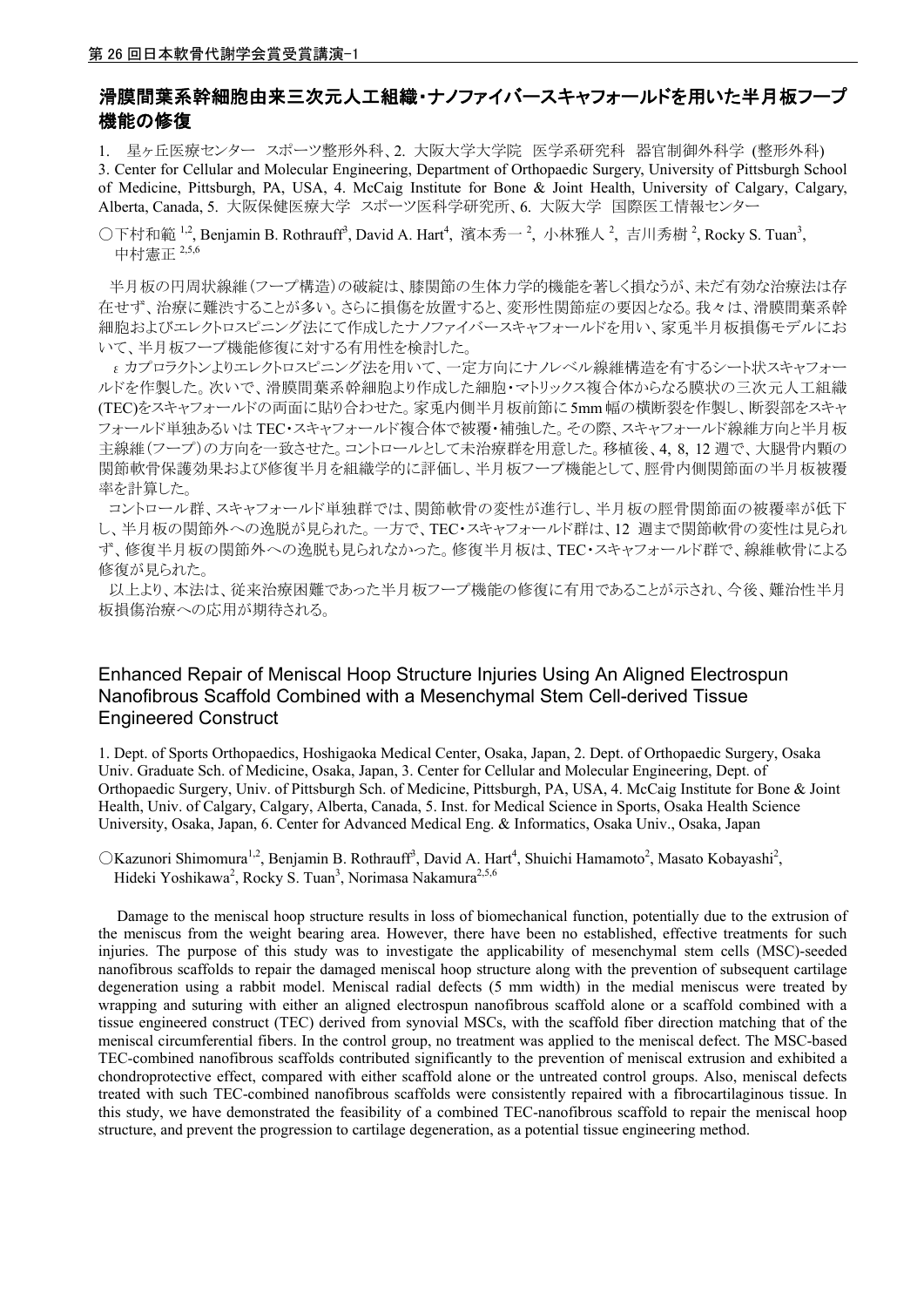# 軟骨細胞は transmembrane protein 147 (TMEM147) 依存的 NF-KB 経路の活性化を介して関節 炎を引き起こす

北海道大学大学院 医学研究院 整形外科学教室 <sup>1</sup> 北海道大学 遺伝子病制御研究所 分子神経免疫学教室 <sup>2</sup>

〇太田光俊 <sup>1</sup>,田中勇希 <sup>2</sup>,中川育磨 <sup>2</sup>,蒋菁菁 <sup>2</sup>,有馬康伸 <sup>2</sup>,上村大輔 <sup>2</sup>,小野寺智洋 <sup>1</sup>,岩崎倫政 <sup>1</sup>,村上正晃 <sup>2</sup>

【背景】 近年,重要な炎症誘導機構として IL-6 アンプが注目されている.これは非免疫細胞に存在し,NF-κB と STAT3 の同時活性化により炎症性サイトカイン等を持続的に産生する機構である.一方関節リウマチ(RA)に関して は,これまで病態解明を目指した様々な試みがなされてきたが,依然その全貌は明らかではない.今回我々は本来炎 症反応とは関係の乏しいとされる軟骨細胞に着目し,軟骨細胞がIL-6アンプを内在し関節炎を惹起するとの仮説を立 てた.

【目的】 軟骨細胞における IL-6 アンプの存在を示し,その分子制御機構を解明する.

【方法】 ヒト・マウス軟骨細胞,マウス前軟骨細胞株(ATDC5),モデルマウス(RA)・患者サンプル(RA)の関節軟骨を 用い, qPCR, ELISA, WB, Reporter Assay, 免疫組織染色, CT 等を行った.

【結果】軟骨細胞·ATDC5は,NF-KBとSTAT3の同時活性化により炎症性サイトカインを大量発現し,IL-6アンプ の内在が示された.モデルマウス·患者サンプルの軟骨においてIL-6アンプ活性化が観察された.また軟骨細胞特異 的な IL-6 アンプの抑制はモデルマウスの関節炎を抑制した.

IL-6 アンプ関連分子の TMEM147 は, モデルマウス·患者サンプルの軟骨に強発現していた. さらに TMEM147 過剰発現系では IL-6 アンプ活性化が増強され,TMEM147 抑制系では抑制された.TMEM147 抗体投与はモデル マウスの関節炎を有意に抑制した.最後に TMEM147 は,NF-κB 活性化における足場タンパクとして機能している ことが示された.

【結論】 RA の病態に軟骨細胞を起点とした IL-6 アンプが関与すること,TMEM147 が IL-6 アンプを正に制御して  $V$ ることが示された.軟骨細胞における TMEM147 を介した NF- $\kappa$  B 経路の活性化は、新規 RA 治療標的となる可能 性がある.

# Role of Chondrocytes in the Development of Rheumatoid Arthritis Via Transmembrane Protein 147-Mediated NF-κB Activation

1. Division of Molecular Psychoimmunology, Institute for Genetic Medicine, Hokkaido University

2. Department of Orthopaedic Surgery, Graduate School of Medicine, Hokkaido University

 $\text{OO}$ ta M<sup>1) 2)</sup>, Tanaka Y<sup>1)</sup>, Nakagawa I<sup>1</sup>), Jiang JJ<sup>1</sup>), Arima Y<sup>1</sup>), Kamimura D<sup>1</sup>), Onodera T<sup>2</sup>), Iwasaki N<sup>2</sup>), Murakami M<sup>1</sup>.

Rheumatoid arthritis (RA) is a highly prevalent disorder, but its pathogenesis remains unclear. We have reported that hyper-NF- $\kappa$ B activation system, named the IL-6 amplifier (IL-6 Amp), which is activated by co-activation of NF- $\kappa$ B and STAT3 in non-immune cells, plays a role in the development of chronic inflammatory diseases. We have identified over 1,000 genes required for its activation. Here, we focused on transmembrane protein 147 (TMEM147) from these genes and investigated its role in chondrocyte-mediated RA development, because the roles of chondrocytes in RA remain controversial. We found high expression of TMEM147 as well as  $NF- $\kappa$ B$  and STAT3 activations in chondrocytes isolated from RA patients. NF-KB activation was significantly suppressed by silencing of TMEM147 in vitro. TMEM147 deficiency suppressed NF- $\kappa$ B-target gene expressions including IL-6 and chemokines, whereas it did not affect expressions of STAT3 targets, suggesting a role of TMEM147 in NF- $\kappa$ B pathway. Importantly, chondrocyte-specific ablation of the IL-6 Amp significantly suppressed the development of a RA model. Mechanistically, TMEM147 acts as a scaffold protein for binding p65 with breakpoint cluster region (BCR) to induce phosphorylation of p65 at S529. Finally, administration of anti-TMEM147 antibody significantly improves a RA model development. Thus, TMEM147 is a positive regulator of NF- $\kappa$ B activation in the joint particularly in chondrocytes, representing a new therapeutic target for RA.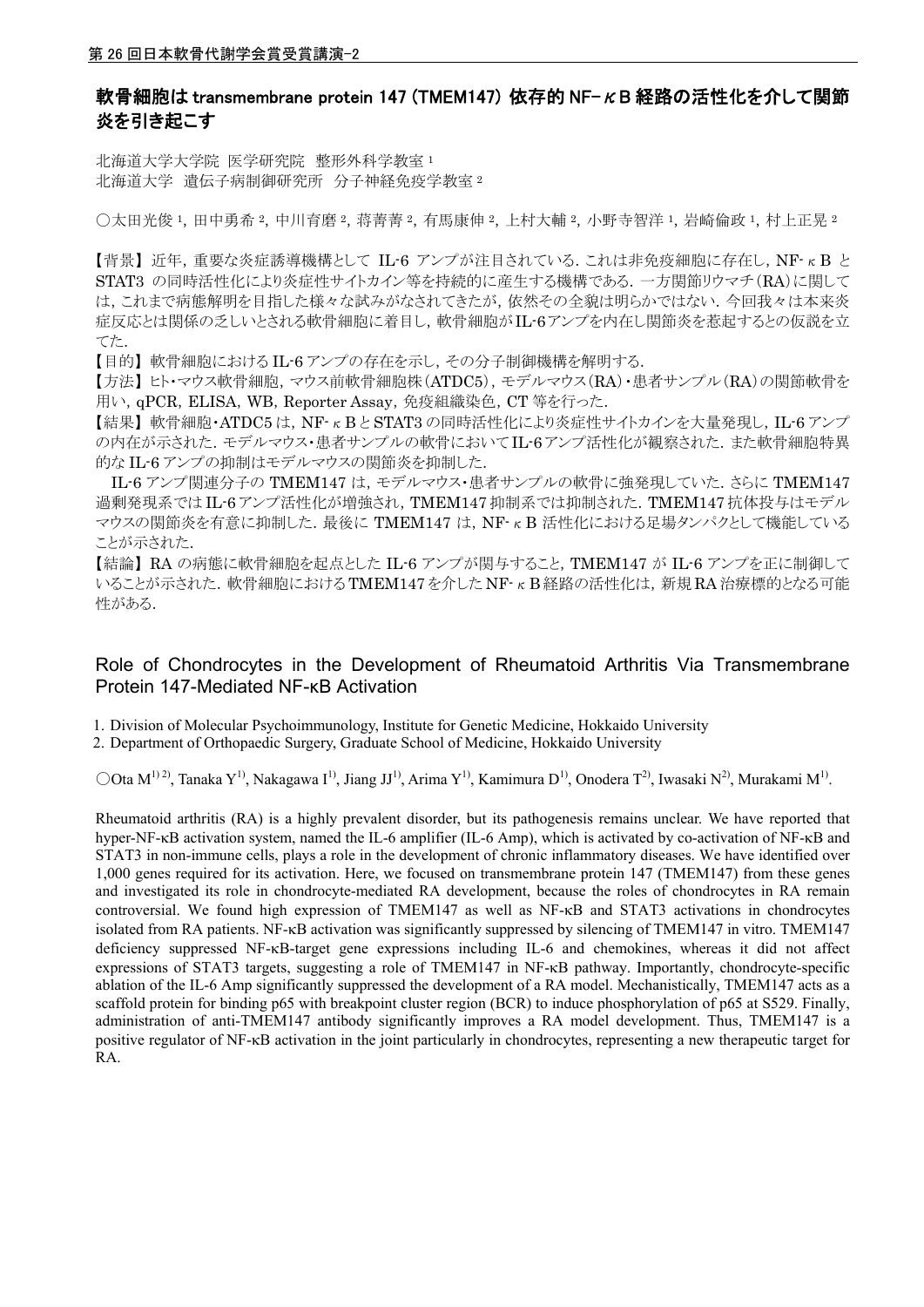### ヒト骨格形成細胞分化における urothelial cancer-associated 1(UCA1) 長鎖ノンコーディング RNA の生理的役割

1. 鹿児島大学大学院 医歯学総合研究科 歯科矯正学分野

2. 岡山大学大学院 医歯薬学総合研究科 口腔生化学分野、3. 同 歯科矯正学分野、4. 同 分子医化学分野

5. 同 組織機能修復学分野、6. 同 整形外科学分野、7. 岡山大学 歯学部 先端領域研究センター

○石川崇典  $1.2.3$ 、西田 崇  $^2$ 、大野充昭  $^4$ 、宝田剛志  $^5$ 、Ha Thi Thu Nguyen $^4$ , 栗原慎之介  $^4$ 、古松毅之  $^6$ 、 村瀬友里香<sup>7</sup>、滝川正春<sup>7</sup>、大橋俊孝<sup>4</sup>、上岡 寛<sup>3</sup>、久保田聡<sup>2,7</sup>

【目的】 ヒト細胞では膨大な数の長鎖ノンコーディング RNA(lncRNA)が発現しているが、その生理的機能の多くは不 明である。本研究では、軟骨代謝に関連する lncRNA を特定し、軟骨組織における役割を解明することを目的とした。 【方法】 トランスプリクトーム解析の結果から軟骨形質への関与が予測された lncRNA、 UCA1 に関し、各種ヒト由来 細胞株、ヒト正常関節軟骨細胞における発現を比較解析した。次に、ヒト骨髄間質細胞(hBMSC)を軟骨細胞に分化さ せる過程での、UCA1 や軟骨細胞マーカーの発現量の変化を追った。また、ヒト軟骨細胞様 HCS-2/8 細胞株に対し siRNA での UCA1 サイレンシングを行い、軟骨細胞形質関連遺伝子発現に対する影響を評価した。ヒト骨芽細胞様 SaOS-2 細胞でも同様に UCA1 サイレンシングならびに過剰発現を行い、骨芽細胞形質関連遺伝子発現への影響を 評価した。さらに、マウス軟骨前駆細胞 ATDC5 に対して UCA1 を付加発現し、軟骨細胞形質関連遺伝子の発現変化 を解析した。

【結果】 UCA1 遺伝子発現量の比較解析では、HCS-2/8 細胞で強い発現がみられ、ヒト正常軟骨細胞でも発現は確 認された。UCA1 はhBMSCではほとんど発現しておらず、軟骨細胞に分化させていく過程で発現が上昇し、その後軟 骨細胞マーカー発現が上昇した。HCS-2/8 細胞における UCA1 サイレンシングでは、軟骨細胞マーカーの発現が低 下した。SaOS-2 における UCA1 サイレンシングおよび過剰発現では、いずれも骨芽細胞マーカーの発現低下を認め た。ATDC5 細胞に UCA1 を付加発現すると、軟骨細胞への分化が促進された。

【結論】 以上の実験事実から、類人猿特異的な lncRNA である UCA1 は、小型の脊椎動物に比べ持続的な軟骨内骨 形成を必要とするヒトの骨格発達において重要な役割を果たしていることが示唆された。

#### Physiological role of urothelial cancer-associated 1 (UCA1) long noncoding RNA in human skeletogenic cell differentiation

<sup>1</sup>Dept. of Orthodontics & Dentofacial Orthopedics, Kagoshima Univ. Graduate Sch. of Medical & Dental Sciences, <sup>2</sup>Dept. of Biochemistry & Molecular Dentistry, Okayama Univ. Graduate Sch. of Medicine, Dentistry & Pharmaceutical Sciences, <sup>3</sup>Dept. of Orthodontics, Okayama University Graduate Sch. of Medicine, Dentistry & Pharmaceutical Sciences, <sup>4</sup>Dept of Molecular Biology & Biochemistry, Okayama Univ. Graduate Sch. of Medicine, Dentistry & Pharmaceutical Sciences, <sup>5</sup>Dept of Regenerative Science, Okayama Univ. Graduate Sch. of Medicine, Dentistry & Pharmaceutical Sciences, <sup>6</sup>Dept of Orthopedic Surgery, Okayama Univ. Graduate Sch. of Medicine, Dentistry & Pharmaceutical Sciences, <sup>7</sup>Advanced Research center for Oral & Craniofacial Science, Okayama Univ. Dental Sch.

 $\bigcirc$ Takanori Ishikawa<sup>1,2,3</sup>, Takashi Nishida<sup>2</sup>, Mituaki Ono<sup>4</sup>, Takarada Takeshi<sup>5</sup>, Ha Thi Thu Nguyen<sup>4</sup>, Shinnosuke Kurihara<sup>4</sup>, Takayuki Furumatsu<sup>6</sup>, Yurika Murase<sup>7</sup>, Masaharu Takigawa<sup>7</sup>, Toshitaka Oohashi<sup>4</sup>, Hiroshi Kamioka<sup>3</sup>, Satoshi Kubota<sup>2,7</sup>

【Objective】A number of long-noncoding RNAs (lncRNA) are transcribed from human genome, however, the physiological functions remain mostly unknown. In this study, we specified a lncRNA involved in cartilage metabolism, and aimed to elucidate its role in skeletogenic cells.

【Methods】Based on transcriptomic data, we suspected that UCA1 was associated with chondrocytic phenotype. We comparatively analyzed the expression of UCA1 among various cell lines and human normal articular chondrocytes. Next, we analyzed the expression of UCA1 in human bone marrow stromal cells (hBMSC) along the course of differentiation into chondrocytes. The effect of UCA1 gene silencing on cartilaginous gene expression was evaluated in human chondrocytic HCS-2/8 cells. Also, we performed UCA1 gene silencing and hyper-expression in human osteoblastic SaOS-2 cells, and osteoblastic gene expression was monitored. Finally, we evaluated the effect of the forced expression of UCA1 in murine chondrocyte precursor ATDC5 cells.

【Results】Comparative analysis among a variety of human cells revealed strong expression of UCA1 in HCS-2/8 cells and human normal chondrocytes. We found UCA1 was almost absent in hBMSC, but it was induced during the course of differentiation into chondrocytes, which was followed by the expression of chondrocytic markers. As a result of the UCA1 gene silencing in HCS-2/8, chondrocytic marker expression was reduced. UCA1 gene silencing and hyper-expression also had a significant impact on the osteoblastic phenotype in SaOS-2. Forced expression of UCA1 in ATDC5 overdrove its differentiation into chondrocytes.

【Conclusion】These results collectively indicate a physiological and important role of this hominoid specific lncRNA in the skeletal development of humans, who require more sustained endochondral ossification than do smaller vertebrates.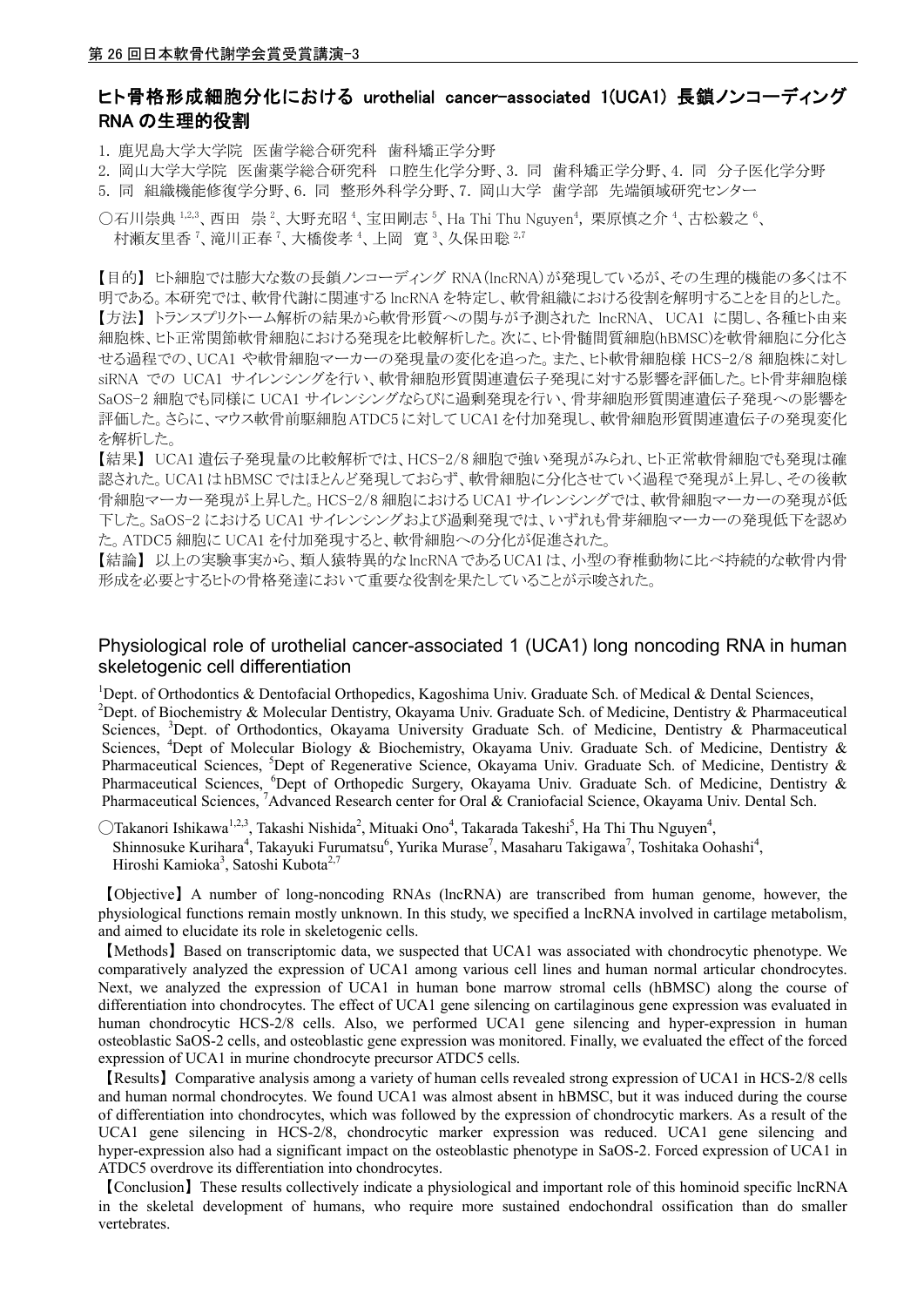#### 骨髄由来間葉系幹細胞と高純度硬化性アルギン酸ゲルを用いた椎間板細胞治療法

北海道大学大学院医学研究院 専門医学系部門 機能再生医学分野 整形外科学教室

〇筌場大介,須藤英毅,辻本武尊,浦勝郎,山田勝久,岩崎倫政

【背景】 椎間板の再生能は低く,椎間板摘出術後は組織修復が十分に行われず変性を進行させる要因となる.我々 はこれまで,アルギン酸を基盤とした高純度硬化性ゲルを椎間板ヘルニア術後の組織修復材として開発し,無細胞 投与によるその効果を示し FIH 試験に移行している. しかし中高年期の自己修復能の乏しい患者においては, ゲル 単独ではその効果に限界があると予想される.本研究ではゲルと骨髄由来間葉系幹細胞 (BMSCs) の併用による 再生効果とそのメカニズムを検証した.

【方法】 in vitro試験:日本白色家兎椎間板から髄核細胞 (NPCs) を単離し, BMSCsは同種他家骨髄由来を利用 した.各単群と混合群の 3 群に分け,ゲルに包埋し 3 次元培養を低酸素下で行った後に髄核細胞マーカー,成長因 子, 細胞外基質の遺伝子発現を評価した. in vivo 試験:家兎椎間板線維輪穿刺により変性モデルを作成し,穿刺4 週後に髄核摘出に続いてゲルと同種他家 BMSCs またはヒト BMSCs を混合し埋植した.術後 1,7,28 日に髄核細 胞マーカーの発現評価を行い,術後 4,12 週に MRI,組織学,免疫組織学的評価による変性定量評価を行った.

【結果】in vitro 試験: 共培養後の BMSCs, NPCs における髄核細胞マーカー, 成長因子, 細胞外基質の遺伝子 発現は単独培養と比較して有意に高かった. in vivo 試験: BMSCs における髄核細胞マーカーの発現率は経時的 に上昇した.ゲル単独でも髄核摘出と比較して変性が有意に抑制されていた一方で,BMSCs の併用でその効果は より増強され組織再生が導かれた.ウサギ BMSCs とヒト BMSCs の効果は同等であった.

【考察】 ゲル単独でも髄核摘出単独に比較して変性進行が有意に抑制されていたが,BMSCs の併用によりその効 果が上乗せされ組織再生が確認され,また埋植した BMSCs と椎間板内組織・細胞の相互作用による組織再生メカ ニズムを明らかにした.これらの知見から混合性腰部脊柱管狭窄症を適応とした椎間板ヘルニア摘出術後の椎間板 再生治療法としての臨床応用の可能性が示された.

### Bone marrow mesenchymal stem cells combined with ultra-purified alginate gel as a regenerative therapeutic strategy after discectomy for degenerated intervertebral discs

Department of Orthopaedic Surgery, Faculty of Medicine and Graduate School of Medicine, Hokkaido University

◯Daisuke Ukeba, Hideki Sudo, Takeru Tsujimoto, Katsuro Ura, Katsuhisa Yamada, Norimasa Iwasaki

Background: Because the regenerative ability of intervertebral discs (IVDs) is restricted, defects caused by discectomy may induce insufficient tissue repair leading to further IVD degeneration. An acellular bioresorbable biomaterial based on ultra-purified alginate (UPAL) gel was developed to fill the IVD cavity and prevent IVD degeneration. However, an acellular matrix-based strategy may have limitations, particularly in the elderly population, who exhibit low self-repair capability. Therefore, further translational studies involving product combinations, such as UPAL gel plus bone marrow-derived mesenchymal stem cells (BMSCs), are required to evaluate the regenerative effects of BMSCs embedded in UPAL gel on degenerated IVDs.

Methods: Rabbit BMSCs and nucleus pulposus cells (NPCs) were co-cultured in a three-dimensional (3D) system in UPAL gel. In addition, rabbit or human BMSCs combined with UPAL gel were implanted into IVDs following partial discectomy in rabbits with degenerated IVDs.

Results: Gene expression of NPC markers, growth factors, and extra cellular matrix was significantly increased in the NPCs and BMSCs 3D co-culture compared to that in each 3D mono-culture. In vivo, whereas UPAL gel alone suppressed IVD degeneration as compared to discectomy, the combination of BMSCs and UPAL gel exerted a more potent effect to induce IVD regeneration. In addition, similar IVD regeneration was observed between human and rabbit BMSCs.

Discussions: The findings reveal that implantation of BMSCs and UPAL gel is effective in preventing IVD degeneration. In addition, our results highlight the interplay between BMSCs and existing nucleus pulposus cells in achieving IVD regeneration. This study thus demonstrates the therapeutic potential of BMSCs combined with UPAL gel as a regenerative strategy following discectomy for degenerated IVDs.